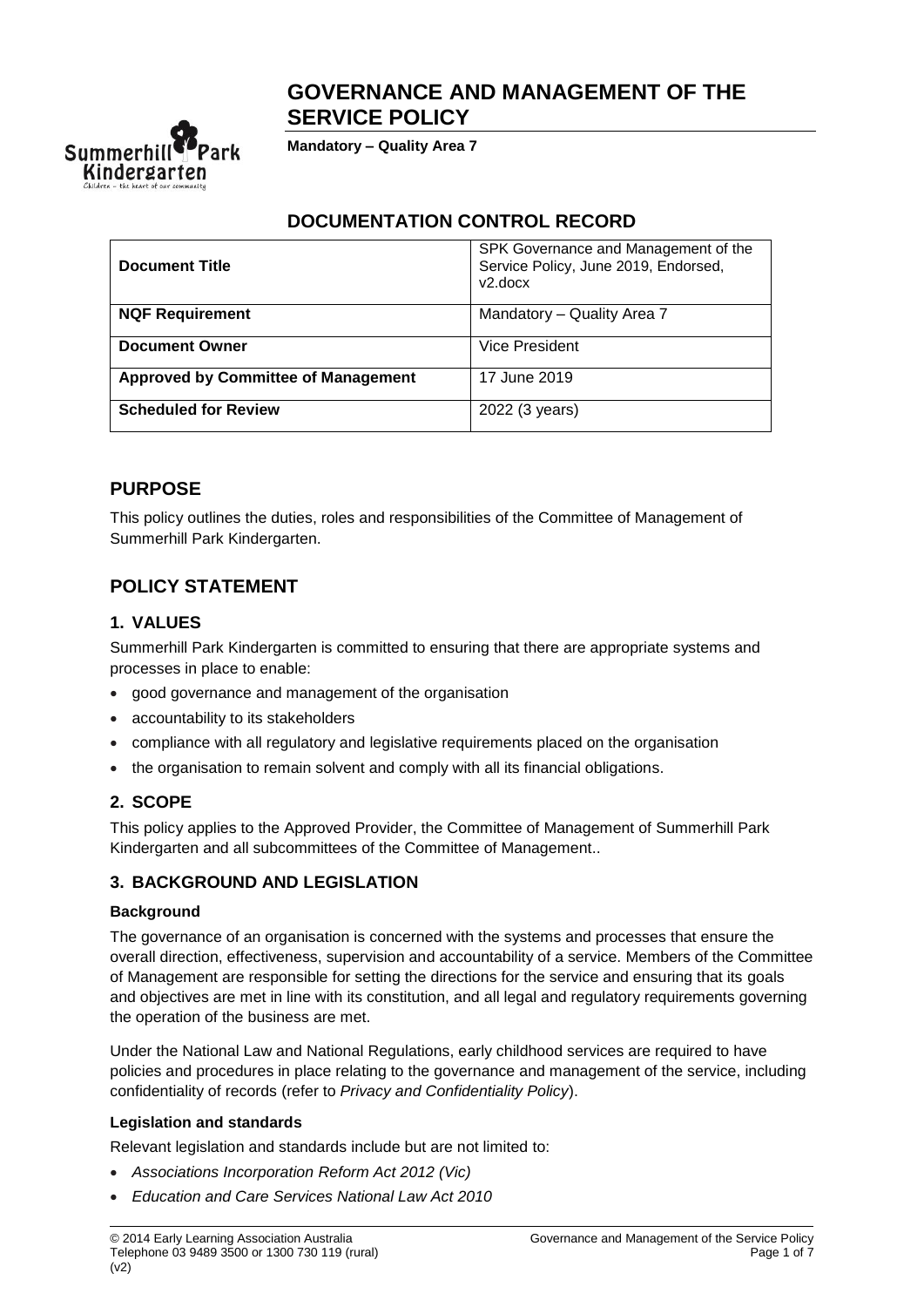- *Education and Care Services National Regulations 2011*: Regulation 168(2)(l)
	- *National Quality Standard*, Quality Area 7: Governance and Leadership

The most current amendments to listed legislation can be found at:

- Victorian Legislation Victorian Law Today:<http://www.legislation.vic.gov.au/>
- Commonwealth Legislation ComLaw:<http://www.comlaw.gov.au/>

### **4. DEFINITIONS**

The terms defined in this section relate specifically to this policy. For commonly used terms e.g. Approved Provider, Nominated Supervisor, Regulatory Authority etc. refer to the *General Definitions* section of this manual.

**Actual conflict of interest:** One where there is a real conflict between a Committee of Management member's responsibilities and their private interests.

**Conflict of interest:** An interest that may affect, or may appear reasonably likely to affect, the judgement or conduct of a member (or members) of the Committee of Management or subcommittee, or may impair their independence or loyalty to the service. A conflict of interest can arise from avoiding personal losses as well as gaining personal advantage, whether financial or otherwise, and may not only involve the member of the Committee of Management or subcommittee, but also their relatives, friends or business associates.

**Ethical practice:** A standard of behaviour that the service deems acceptable in providing their services.

**Governance:** The process by which organisations are directed, controlled and held to account. It encompasses authority, accountability, stewardship, leadership, directions and control exercised in the organisation (Australian National Audit Office, 1999).

**Interest:** Anything that can have an impact on an individual or a group.

**Perceived conflict of interest:** Arises where a third party could form the view that a Committee of Management member's private interests could improperly influence the performance of their duties on the Committee of Management, now or in the future.

**Potential conflict of interest:** Arises where a Committee of Management member has private interests that could conflict with their responsibilities.

**Private interests:** Includes not only a Committee of Management member's own personal, professional or business interests, but also those of their relatives, friends or business associates.

### **5. SOURCES AND RELATED POLICIES**

#### **Sources**

- *ELAA Early Childhood Management Manual, Version 2 2013*
- Our Community: [www.ourcommunity.com.au](http://www.ourcommunity.com.au/)
- Justice Connect: <http://www.justiceconnect.org.au/>

#### **Service policies**

- *Code of Conduct Policy*
- *Complaints and Grievances Policy*
- *Privacy and Confidentiality Policy*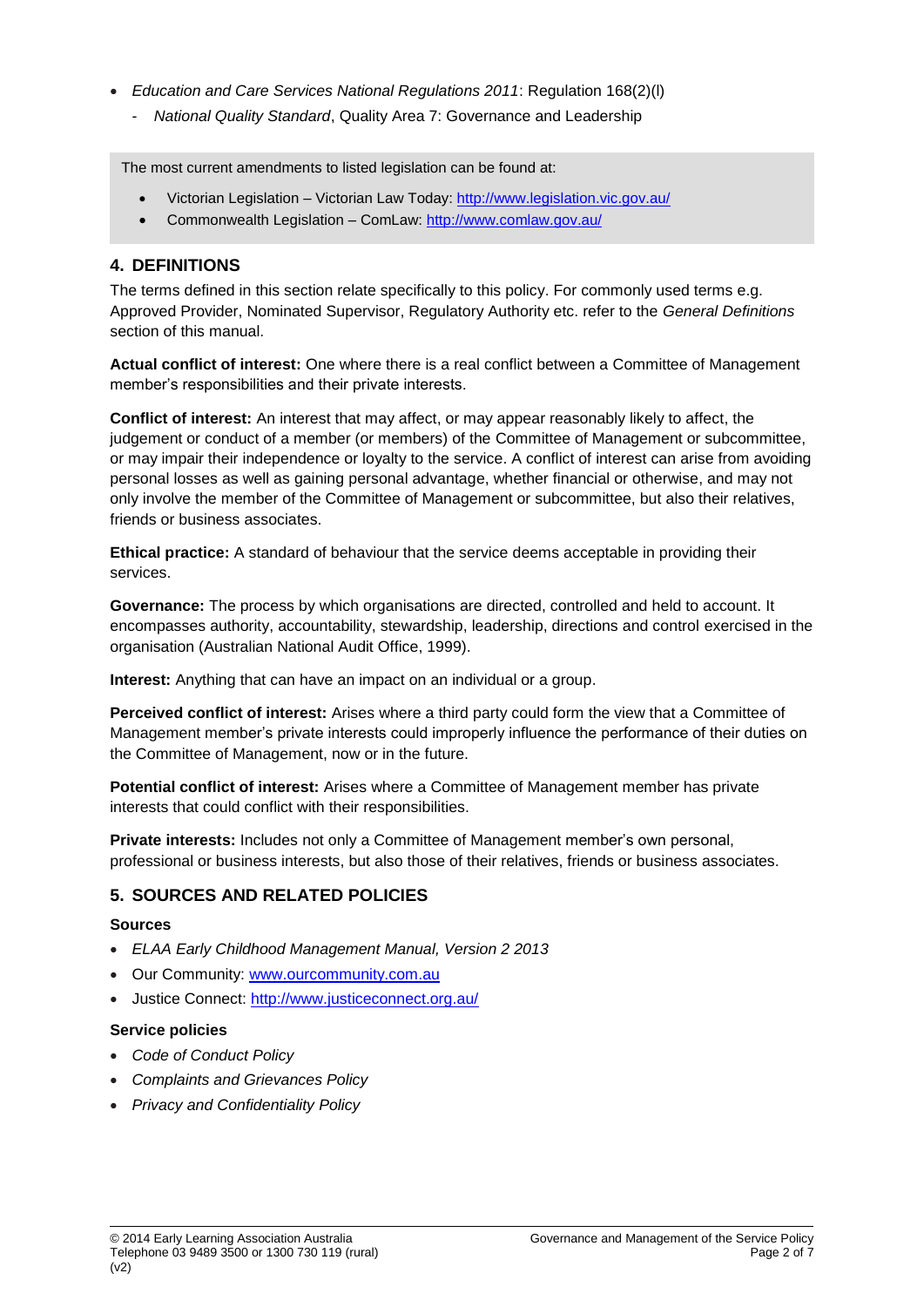# **PROCEDURES**

#### **The Approved Provider is responsible for:**

• ensuring that the service has appropriate systems and policies in place for the effective governance and management of the service.

# **CORE ELEMENTS OF THE GOVERNANCE MODEL**

The following are the core elements of the governance systems at Summerhill Park Kindergarten for which the Committee of Management is responsible:

#### **Stewardship/custodianship**

Ensure:

- the service pursues its stated purpose and remains viable
- budget and financial accountability to enable ongoing viability and making best use of the service's resources
- the service manages risks appropriately.

#### **Leadership, forward planning and guidance**

Provide leadership, forward planning and guidance to the service, particularly in relation to developing a strategic culture and directions.

#### **Authority, accountability, and control**

- Monitor and oversee management including ensuring that good management practices and appropriate checks and balances are in place.
- Be accountable to members of the service.
- Maintain focus, integrity and quality of service.
- Oversee legal functions and responsibilities.
- Declare any actual, potential or perceived conflicts of interest (refer to *Definitions* and Attachment 1 – Sample *Conflict of interest disclosure statement)*.

# **LEGAL LIABILITIES OF MEMBERS OF THE COMMITTEE OF MANAGEMENT**

The Committee of Management at Summerhill Park Kindergarten is responsible under the constitution to take all reasonable steps to ensure that the laws and regulations relating to the operation of the service are observed. Members of the Committee of Management are responsible for ensuring that:

- adequate policies and procedures are in place to comply with the legislative and regulatory requirements placed on the service
- appropriate systems are in place to monitor compliance
- reasonable care and skill is exercised in fulfilling their roles as part of the governing body of the service
- they act honestly, and with due care and diligence
- they do not use information they have access to, by virtue of being on the Committee of Management improperly
- they do not use their position on the Committee of Management for personal gain or put individual interests ahead of responsibilities.

### **RESPONSIBILITIES OF THE COMMITTEE OF MANAGEMENT**

The Committee of Management of Summerhill Park Kindergarten is responsible for:

• developing coherent aims and goals that reflect the interests, values and beliefs of the members and staff, and the stated aims of the service, and have a clear and agreed philosophy which guides business decisions and the work of the Committee of Management and staff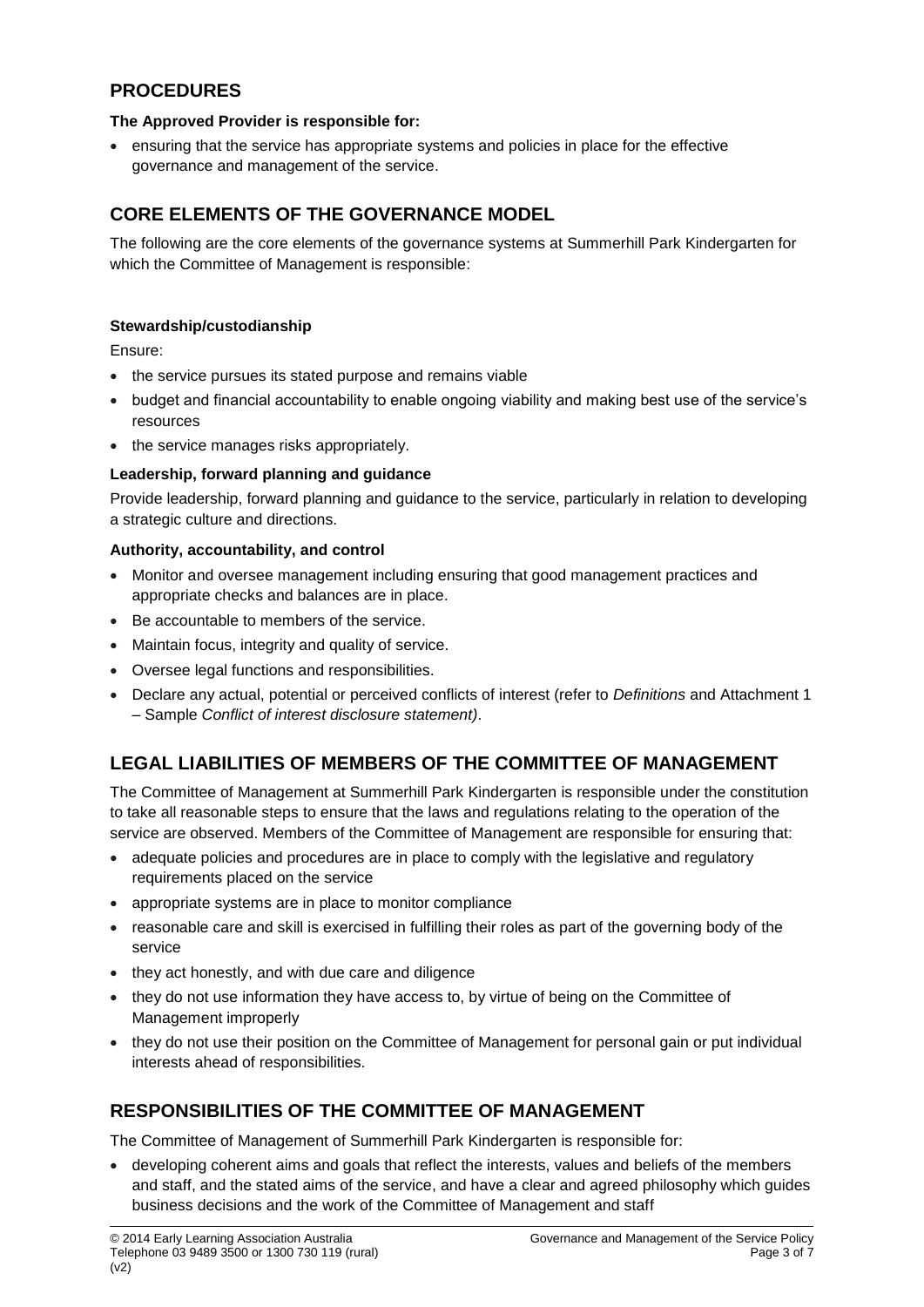- ensuring there is a sound framework of policies and procedures that complies with all legislative and regulatory requirements, and that enables the daily operation of the service to be geared towards the achievement of the service's vision and mission
- establishing clearly defined roles and responsibilities for the members of the Committee of Management, individually and as a collective, management and staff, and clearly articulate the relationship between the Committee of Management, staff and members of the service
- developing ethical standards and a code of conduct (refer to *Code of Conduct Policy*) which guide actions and decisions in a way that is transparent and consistent with the goals, values and beliefs of the service
- undertaking strategic planning and risk assessment on a regular basis and having appropriate risk management strategies in place to manage risks faced by the service
- ensuring that the actions of and decisions made by the Committee of Management are transparent and will help build confidence among members and stakeholders
- reviewing the service's budget and monitoring financial performance and management to ensure the service is solvent at all times, and has good financial strength
- approving annual financial statements and providing required reports to government
- setting and maintaining appropriate delegations and internal controls
- appointing senior staff (e.g. the CEO or Director, if the service is large) or all staff (if the service is small), and monitoring their performance
- evaluating and improving the performance of the Committee of Management
- focusing on the strategic directions of the organisation and avoiding involvement in day-to-day operational decisions, particularly where the authority is delegated to senior management staff within the service.

# **CONFIDENTIALITY**

All members of the Committee of Management and subcommittees who gain access to confidential, commercially-sensitive and other information of a similar nature, whether in the course of their work or otherwise, shall not disclose that information to anyone unless the disclosure of such information is required by law (refer to *Privacy and Confidentiality Policy*).

Members of the Committee of Management and subcommittees shall respect the confidentiality of those documents and deliberations at Committee of Management or subcommittee meetings, and shall not:

- disclose to anyone the confidential information acquired by virtue of their position on the Committee of Management or subcommittee
- use any information so acquired for their personal or financial benefit, or for the benefit of any other person
- permit any unauthorised person to inspect, or have access to, any confidential documents or other information.

This obligation, placed on a member of the Committee of Management or subcommittee, shall continue even after the individual has completed their term and is no longer on the Committee of Management or subcommittee.

The obligation to maintain confidentiality also applies to any person who is invited to any meetings of the Committee of Management or subcommittee as an observer or in any other capacity.

# **ETHICAL PRACTICE**

The following principles will provide the ethical framework to guide the delivery of services at Summerhill Park Kindergarten:

• treating colleagues, parents/guardians, children, suppliers, public and other stakeholders respectfully and professionally at all times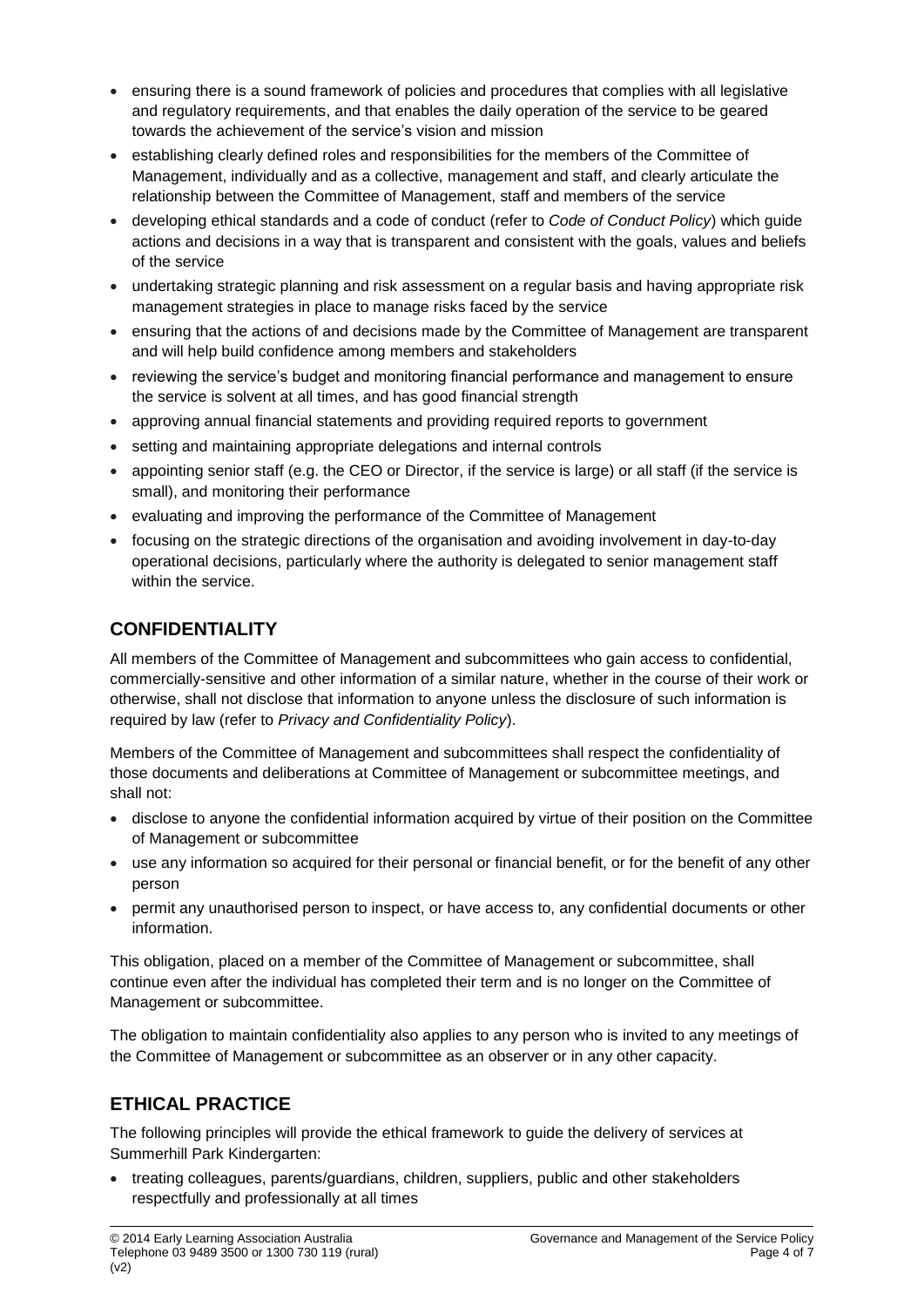- dealing courteously with those who hold differing opinions
- respecting cultural differences and diversity within the service, and making every effort to encourage and include all children and families in the community
- having an open and transparent relationship with government, supporters and other funders
- operating with honesty and integrity in all work
- being open and transparent in making decisions and undertaking activities, and if that is not possible, explaining why
- working to the standards set under the *National Quality Framework* and all applicable legislation as a minimum, and striving to continually improve the quality of the services delivered to the community
- disclosing conflicts of interest as soon as they arise and effectively managing them (refer to Attachment 1 – Sample *Conflict of interest disclosure statement*)
- recognising the support and operational contributions of others in an appropriate manner
- assessing and minimising the adverse impacts of decisions and activities on the natural environment.

# **MANAGING CONFLICTS OF INTEREST**

Conflicts of interest, whether actual, potential or perceived (refer to *Definitions*), must be declared by all members of the Committee of Management or subcommittee, and managed effectively to ensure integrity and transparency (refer to Attachment 1 – Sample *Conflict of interest disclosure statement)*.

Every member of the Committee of Management or subcommittee has a continuing responsibility to scrutinise their transactions, external business interests and relationships for potential conflicts and to make such disclosures in a timely manner as they arise.

The following process will be followed to manage any conflicts of interest:

- whenever there is a conflict of interest, as defined in this policy, the member concerned must notify the President of such conflict, as soon as possible after identifying the conflict
- the member who is conflicted must not be present during the meeting of the Committee of Management or subcommittee where the matter is being discussed, or participate in any decisions made on that matter. The member concerned must provide the Committee with any and all relevant information they possess on the particular matter
- the minutes of the meeting must reflect that the conflict of interest was disclosed and appropriate processes followed to manage the conflict.

A *Conflict of interest disclosure statement* (refer to Attachment 1) must be completed by each member of the Committee of Management and subcommittee upon his or her appointment and annually thereafter. If the information in this statement changes during the year, the member shall disclose the change to the President, and revise the disclosure statement accordingly.

All violations of the requirement to disclose and manage conflicts shall be dealt with in accordance with the constitution of Summerhill Park Kindergarten.

# **EVALUATION**

In order to assess whether the values and purposes of the policy have been achieved, the Committee of Management will:

- regularly seek feedback from everyone affected by the policy regarding its effectiveness
- monitor the implementation, compliance, complaints and incidents in relation to this policy
- keep the policy up to date with current legislation, research, policy and best practice
- revise the policy and procedures as part of the service's policy review cycle, or as required
- notify parents/guardians at least 14 days before making any changes to this policy or its procedures.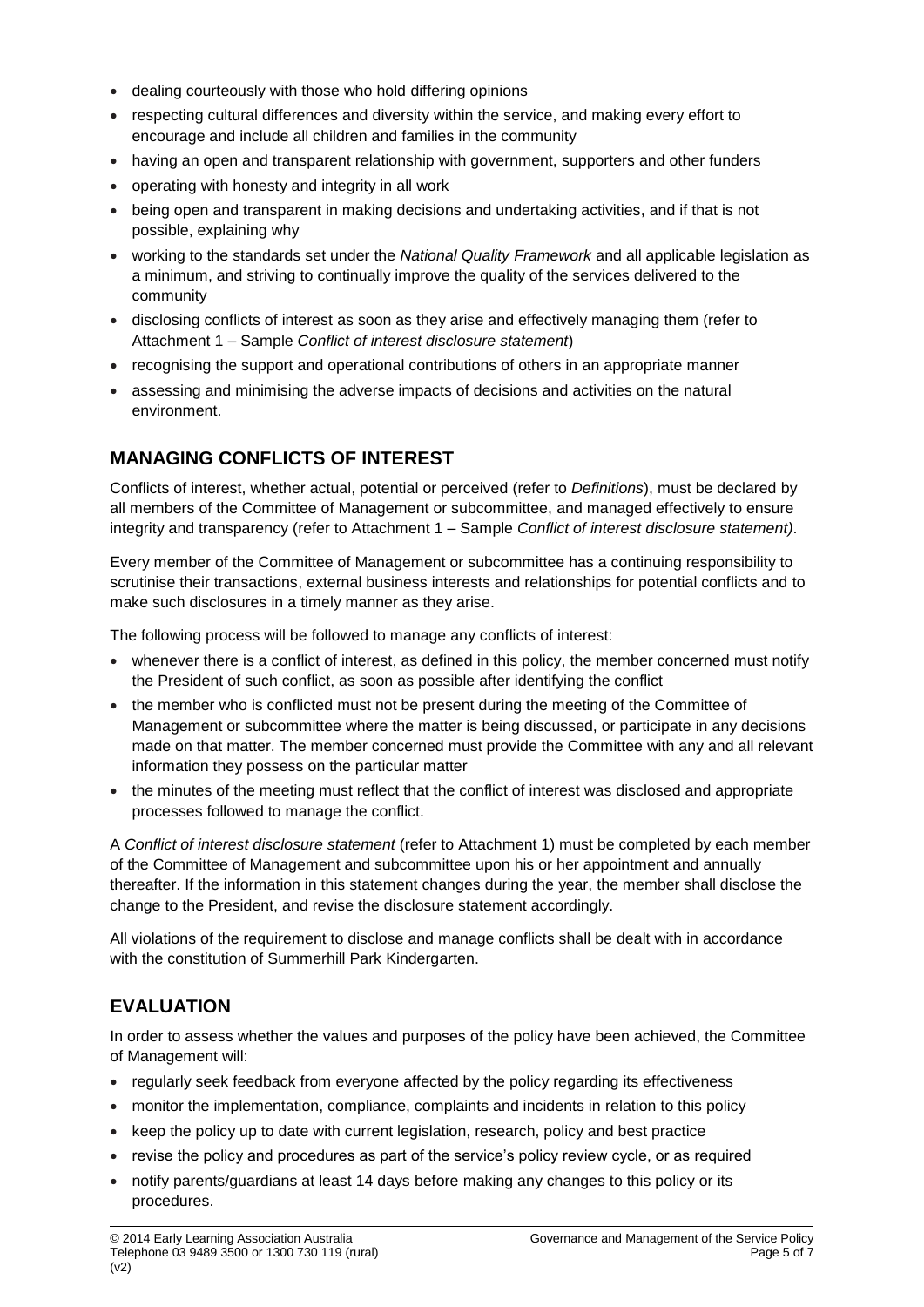## **ATTACHMENTS**

• Attachment 1: Sample *Conflict of interest disclosure statement*

## **AUTHORISATION**

This policy was adopted by the Approved Provider of Summerhill Park Kindergarten on 17th June 2019.

## **REVIEW DATE:** APRIL 2022

# **DOCUMENT HISTORY**

| <b>Version</b> | <b>Date</b> | <b>By</b>     | Reason for change                               |
|----------------|-------------|---------------|-------------------------------------------------|
| 0.1            | 2014        | <b>ELAA</b>   | Initial Draft - ELAA template 2014              |
|                |             | 2015          | Review of document and endorsement by CoM       |
| 0.1            | 15/09/2015  | Treasurer (A  |                                                 |
|                |             | Johnson)      |                                                 |
| 1.0            | 26/09/2015  | 2015 Vice     | - Addition of documentation control and history |
|                |             | President     | tables.                                         |
|                |             | (H Whittle)   | -First final version for publishing             |
| 1.1            | 23/04/2019  | Mira Haldun   | - Removal of Corporations Act                   |
|                |             | (consultant)  | - Removal of Standard 7.3 in line with NQS      |
|                |             |               | updates                                         |
| $\mathcal{P}$  | 17/06/19    | 2019          | Review and endorsement by CoM                   |
|                |             | President     |                                                 |
|                |             | (I. Griffith) |                                                 |